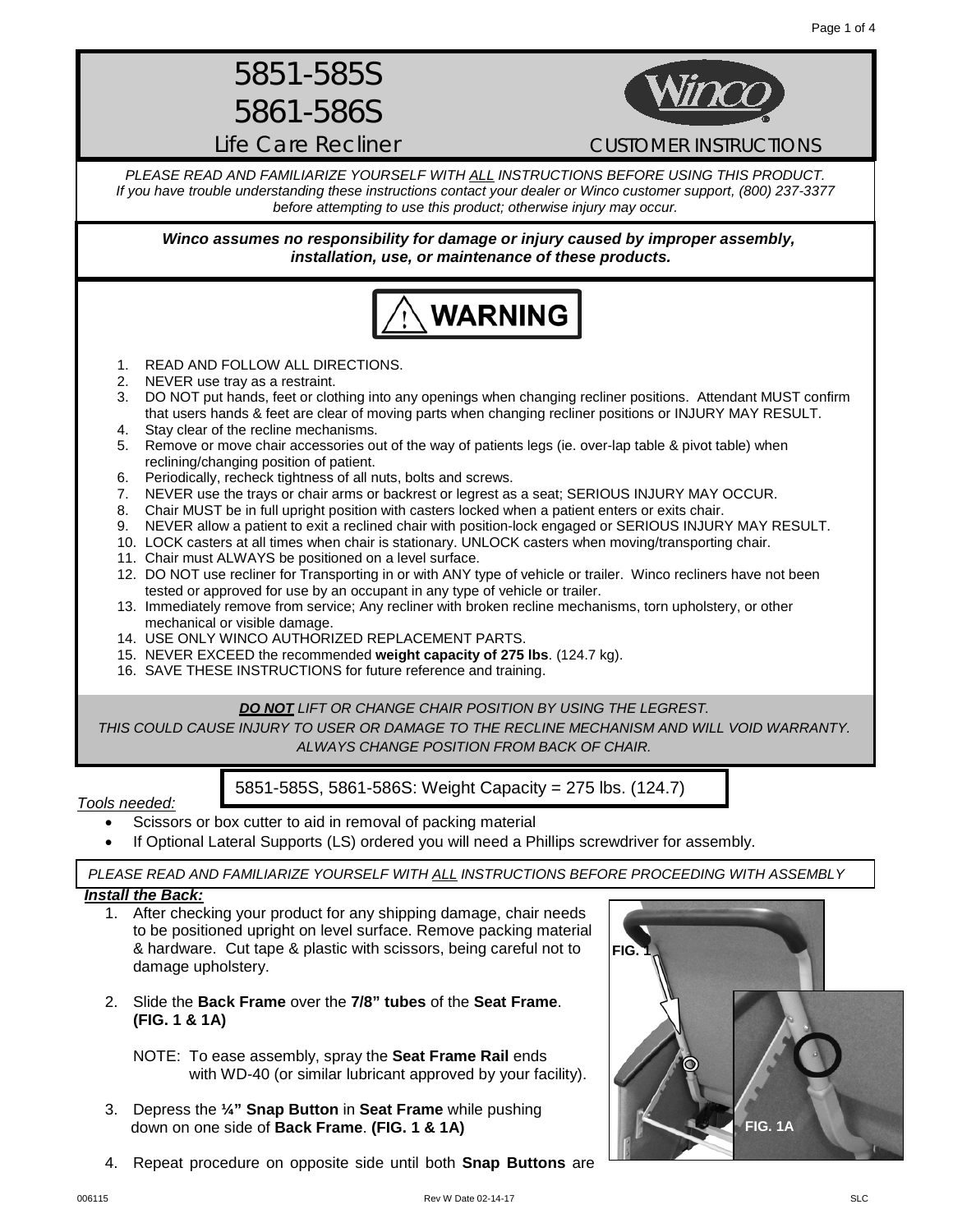snapped into corresponding holes of **Back Frame**. **NOTE: Snap buttons must protrude out of holes on back frame. (FIG. 1A)**

## **WARNING: Failure to lock back and seat frames together may cause injury.**

#### *Operation of the Tray:*

5. **Tray Arms** are inserted into the **Tray Receiving Tubes** (under Armrests on chair). The **Tray** automatically locks into the first position, depress the **Snap Button** (on Right Tray Arm) for 2 more positions.

NOTE: Left and right is based as if you are seated in chair.

- 6. The **Right Tray Arm** is movable to compensate for minor variations in the width of the chair.
- 7. Storing the **Tray;** Insert the left tray arm tube into the right tray receiving tube and the **Snap Button** will lock it into place. Allow the right side of the table to hang down vertically on the right side of chair (Left & Right; as if you are seated in chair).

### *Operation of the Chair:*

- 8. NON-RESTRAINT: To make the chair permanently non-restraint, remove the **Snap Button** of the **Right Tray Arm,** and unbolt the **Position Lock Bar** from the back of the chair.
- 9. POSITION LOCK: Attendant may hold the chair in a reclined position by engaging the Position Lock. To safely accomplish this, recline the chair to the 2<sup>nd</sup> or 3<sup>rd</sup> recline position and lower the position lock with your hand until the notches on the Position Lock bars engage with the Position Lock Pins. To release Position Lock, raise the Position Lock off of the Pins and return chair to upright position.

**WARNING: Attendant must release Position Lock before patient can exit chair – If patient attempts to exit chair with Position Lock engaged, SERIOUS INJURY MAY RESULT.**

**WARNING: Failure to release the Position Lock before changing positions will result in damage to the chair and void the warranty.**

10. To ensure proper operation of the reclining mechanism, lubricate all pivot points with a silicone lubricant at least twice yearly.

**Wrinkles in Vinyl –** Storage and shipping can cause wrinkles of the vinyl on your Winco chair. This is normal. Please allow 1-2 weeks at room temperature (approx. 70 degrees) to allow for vinyl to expand back to original appearance.

*Periodically recheck tightness of all screws and bolts, and never use the chair arms, backrest, legrest or tray as a seat or the tray as a restraint.*

# **Operating Instructions for OPTIONS available for your recliner:**



**\*Lateral Supports (LS option only)**

- 1. Use Phillips screwdriver to loosen the upper **Back Frame screw** (do not remove).
- 2. Position the T-slot on **Lateral Support Bracket** around the screw between **Back Frame** and **Upholstered Back.**
- 3. Be sure that screw is seated completely in T-slot and Lateral Support drops down into T-slot.
- 4. Re-tighten the upper **Back Frame screw**. (REPEAT FOR BOTH SIDES)

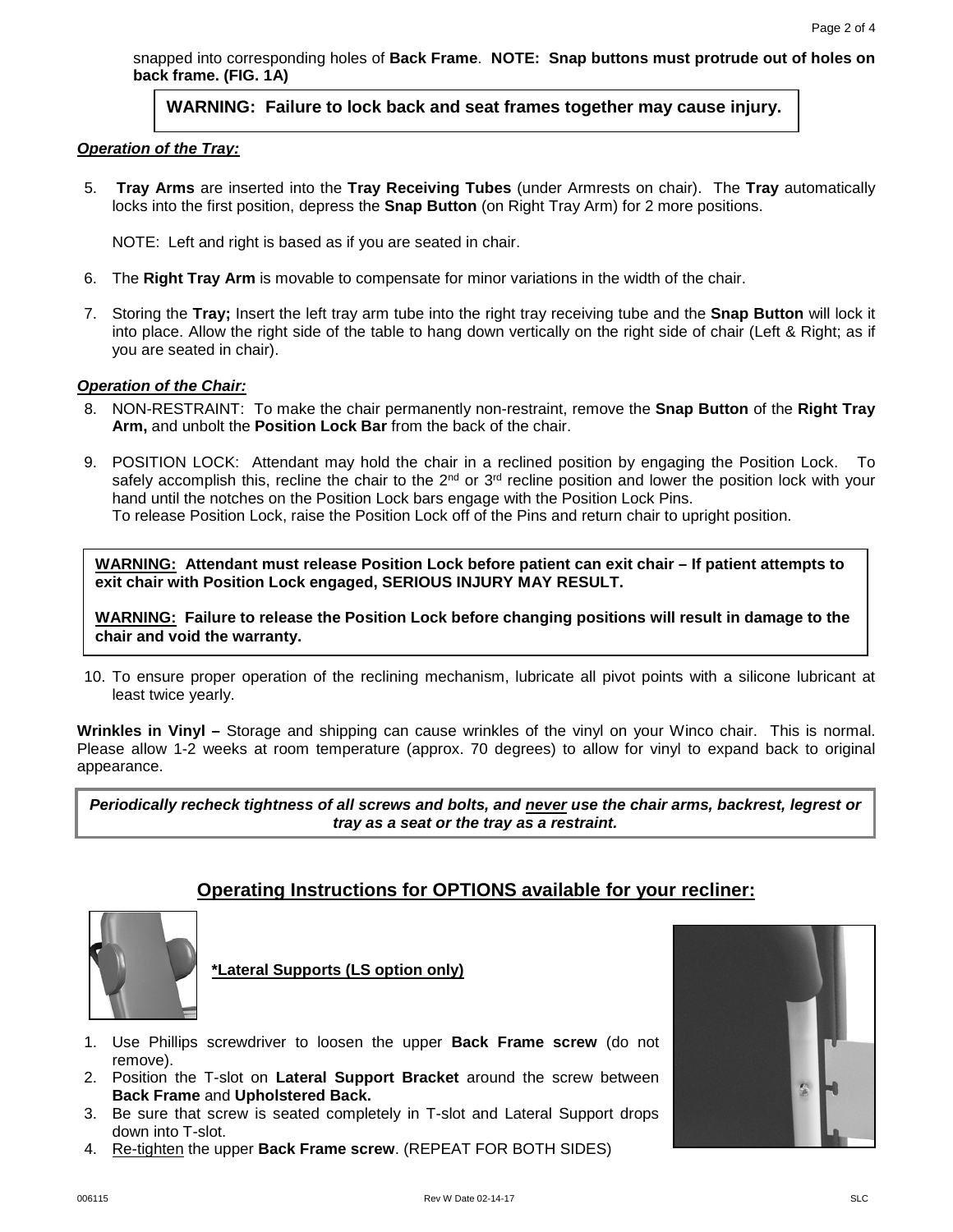# **GENERAL CARE & CLEANING:**

- REGULARLY lubricate pivot points on the recline mechanism with a lubricant approved by your facility. Periodically position the chair back into full recline position to keep the gas cylinder lubricated.
- Periodically inspect tightness of all screws, bolts, and nuts.

Winco furnishings are built to provide durable reliable service when properly cared for.

In general all of our products should be 1) Cleaned 2) Rinsed 3) Allowed to air dry.

It is important to note that disinfecting a product is not the same as cleaning the product. Disinfectants alone will not provide adequate cleaning, they do not have grease or oil cutting properties to remove grime or hair and skin oils. Over time, the appearance and feel and performance of your upholstery may diminish if not cleaned properly

### **CLEANING:**

Remove grime, hair and body oils; Your furnishings should be cleaned with mild soap & water solution and a damp cloth on a regular basis (especially where skin & hair make contact with upholstery). Avoid harsh detergents that could damage the upholstery or finish of your recliner. If the furnishing is disinfected with bleach, it MUST be wiped off using only clean water on a damp cloth and then be allowed to air dry. Failure to rinse upholstery with clean water can result in a build-up of residues over time that can dry out the upholstery and cause changes to the look and feel of the upholstery and eventually can lead to cracking.